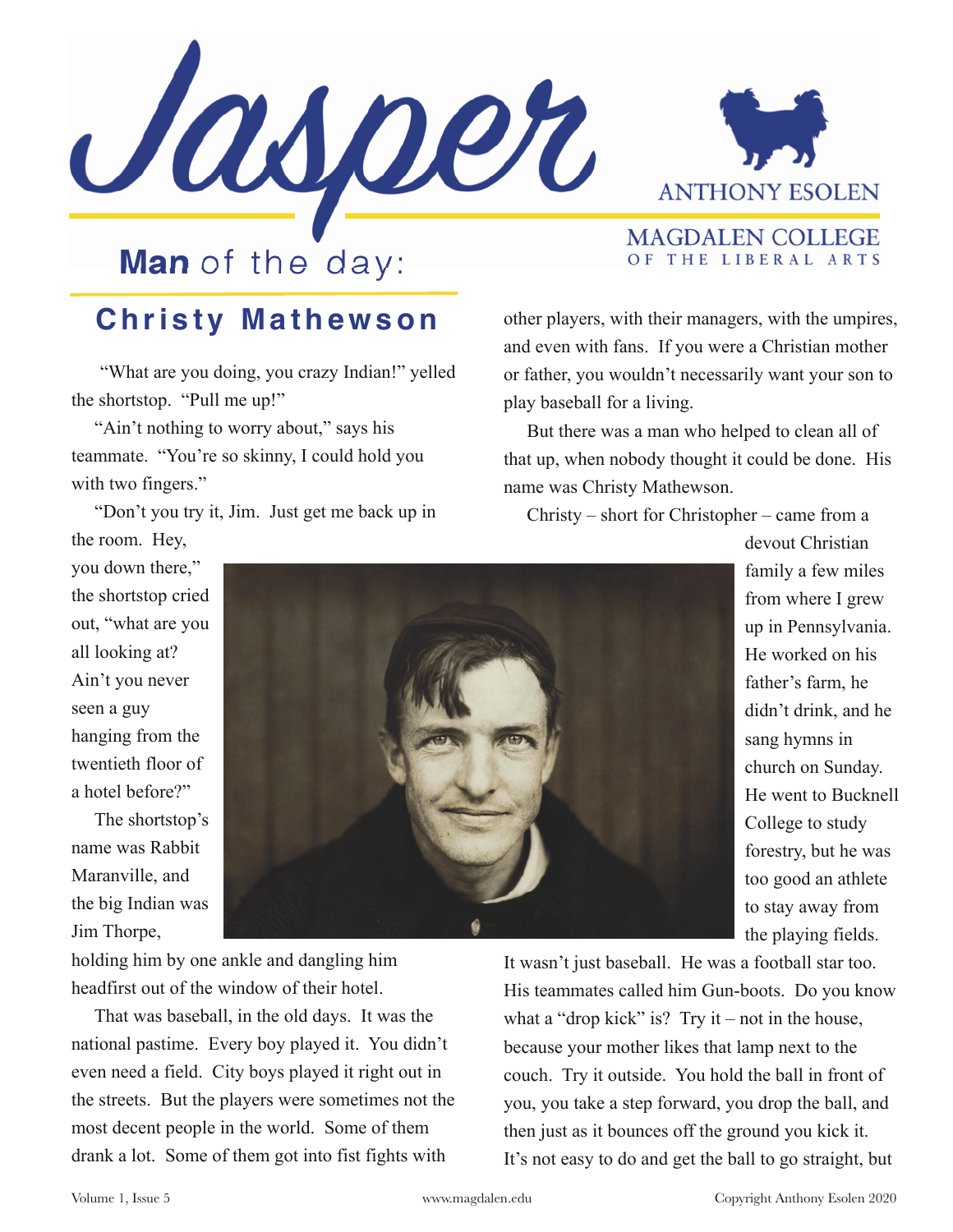if you could do that in the middle of a football play, and sail that ball through the goal posts, it would be worth *five points,* almost as much as a touchdown! And Matty, which was what his friends called him, could do it, and that's why they gave him that great nickname, Gun-boots.

 So he was outstanding at football, but his finest talent was in flinging the horsehide – pitching a baseball, that is. He had a special trick pitch, which he called his "fadeaway." It's harder to do than a

drop kick. Take the baseball and put your fingers next to the seams – to the right of them if you are a right hander, and to the left of them if you are a left hander. Just as you release the ball, turn your wrist sharply in, *towards* your body, with your thumb down. That's not a natural motion. It produces an

inside-out curveball, with the same twist a right hander makes to *loosen* a screw. It puts a lot of strain on your elbow, so you shouldn't get into the habit of doing it if you are still just a boy. The pitch is now called a "screwball," and very few pitchers have the strength or skill to use it. Matty threw it to lefties, making it curve in the "wrong" direction, to the right, fading away from them – swing and a miss!

 Mathewson won 373 games in his phenomenal career with the New York Giants, leading the league in Earned Run Average five times, winning 30 or more games three years in a row, and 20 or more games 12 years in a row. (If you don't know what Earned Run Average is, your father will explain it later on.) He was so well-known and respected, all you had to do to get a letter to him was to address it, "Matty," or "Big Six," New York City. That was

enough. He'd get it and he'd answer it too. The nation's boys made him their hero.

 He was worthy of it. Matty wasn't a hot-dog. He was a man's man, and he rubbed elbows with the rougher men, and they respected him and liked him. Nobody had a bad word to say about him. Here is something we ought to honor him for. Matty was the last player in baseball history to refuse to play on Sunday, the Lord's Day. That is the day we are supposed to keep holy. That didn't mean that he

"He was a man's man, and he rubbed elbows with the rougher men, and they respected him and like him. Nobody had a bad word to say about him."

would miss his turn, though. Matty's manager, a feisty fellow named John McGraw, would let him pitch on Saturday instead. He was just as good on short rest as he would have been on Sunday. Mr. and Mrs. McGraw adopted Matty as the son they never had.

 Now, in 1919, after Matty had retired as a player,

something happened that almost cracked the back of baseball. The World Series was coming up, between the Chicago White Sox and the Cincinnati Reds. The White Sox were easily the better team. But there was a group of rough men on the White Sox who thought they were not being paid well enough – and there was some truth to that. They got together with some gamblers to "throw" the Series to the Reds. That meant that they would pretend to be trying to win, but they would make errors on purpose, or strike out in a big inning on purpose, so that they would lose and the Reds would win, and the men who bet on the Reds would win too. For doing this, the gamblers would give them some of their winnings.

 That was dishonest and shameful. And Christy Mathewson played a big part in ripping the cover off it. At the end of his career, Matty, whose left side